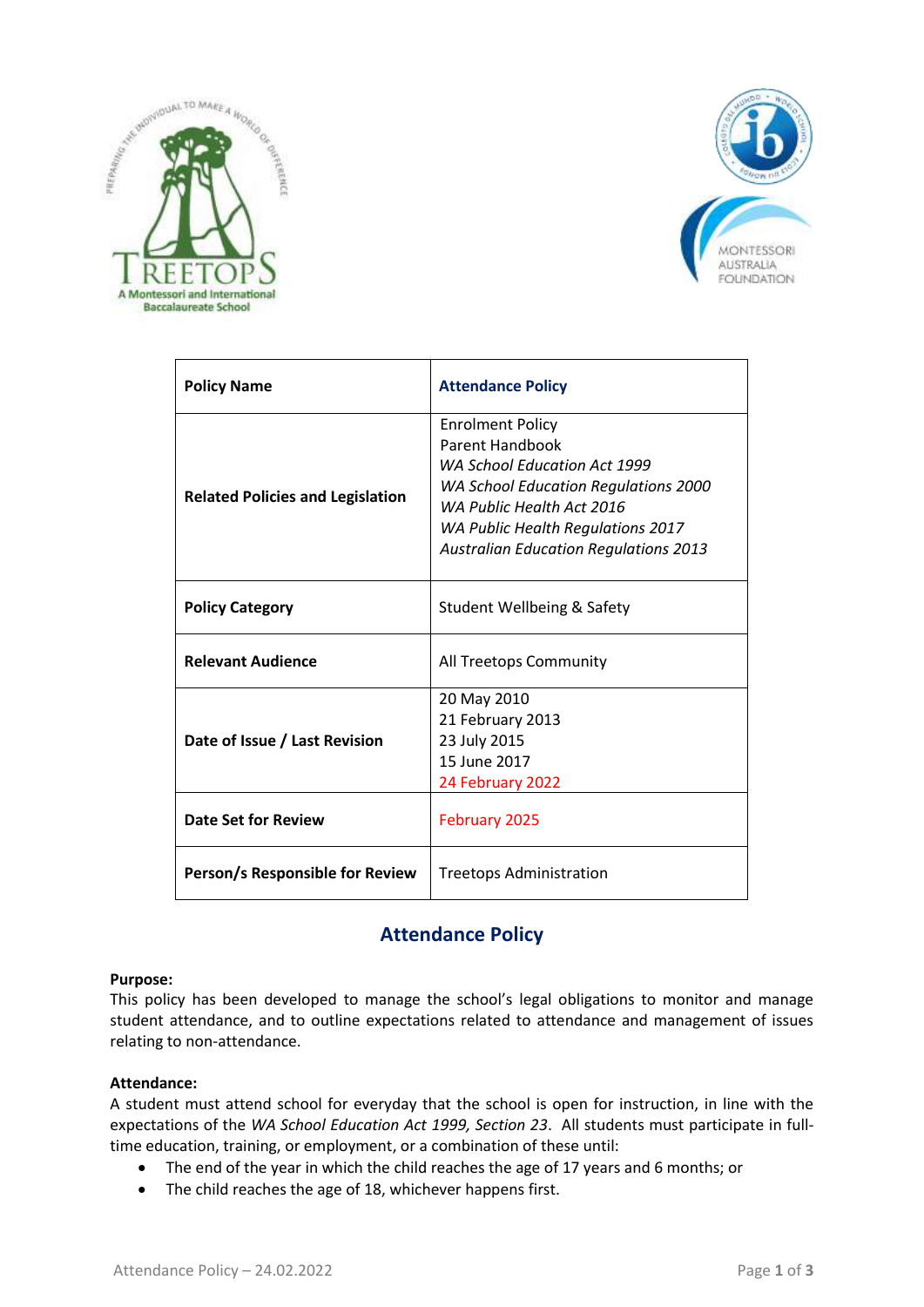Regular and consistent school attendance and participation are essential for a student's social and academic learning. Regular school attendance enables students to maximise their full potential to actively participate and engage in their learning.

Non-attendance effects students both academically and socially. Absenteeism can increase social isolation, including alienation and lack of engagement with the school community and peers, leading to emotional and behavioural difficulties.

Attendance is also an important contributor to a student's academic achievement – all school days matter. The correlation between absence and achievement is consistently negative, and declines in achievement are evident with any level of absence.

When a student's attendance falls below 90% (an average of 1 day per fortnight), this is the equivalent of 20 days or 4 weeks per year of missed schooling. If a student were to attend school at 90% from Years 1 to 10, they would miss out on approximately one full year of schooling.

The effects of non-attendance on academic achievement accumulate over time, and can affect academic achievement in future years of schooling.

Students are deemed to be 'at risk' if their attendance falls below 90%.

#### **Parent/Guardian Responsibilities:**

All parents and/or guardians have a legal obligation to send their child to school as required.

Section 23 of the WA School Education Act 1999 states that: *'A student must, for every year of the student's compulsory education period, on the days on which the school is open for instruction, attend the school at which the student is enrolled'*

All families must provide an acceptable explanation for their child's non-attendance if they are absent from school. Acceptable absences include:

- Illness:
- **•** temporary physical or mental incapacity;
- an unforeseen adverse event e.g. bereavement or trauma;
- religious/cultural reasons;
- any other reasonable cause approved by the Principal.

It is at the discretion of the Principal to determine whether or not the reason for an absence is valid.

In the event of a student having been absent for three consecutive days due to illness/incapacity, even with notification, families are required to provide a medical certificate/note regarding the absence.

#### Medical or Other Approved Absences

If a student will be absent from school, parents must contact the school office as soon as possible (by phone or email) to advise of their child's absence. Where possible, this should occur prior to the commencement of the school day.

#### Unapproved Absences:

Where students are taken out of school during term time for family holidays, or for any other unapproved reason, the school is unable to approve the absence as it does not meet the requirements of the Act, and families will be in breach of their legal obligations. Families will still need to notify the school of the planned absence, which the school will acknowledge and record as an unapproved absence.

#### Late Arrival, Early Departure:

Students who arrive after their class start time will need to attend the school office to sign in. Students who leave before the end of the school day will need to attend the school office to sign out.